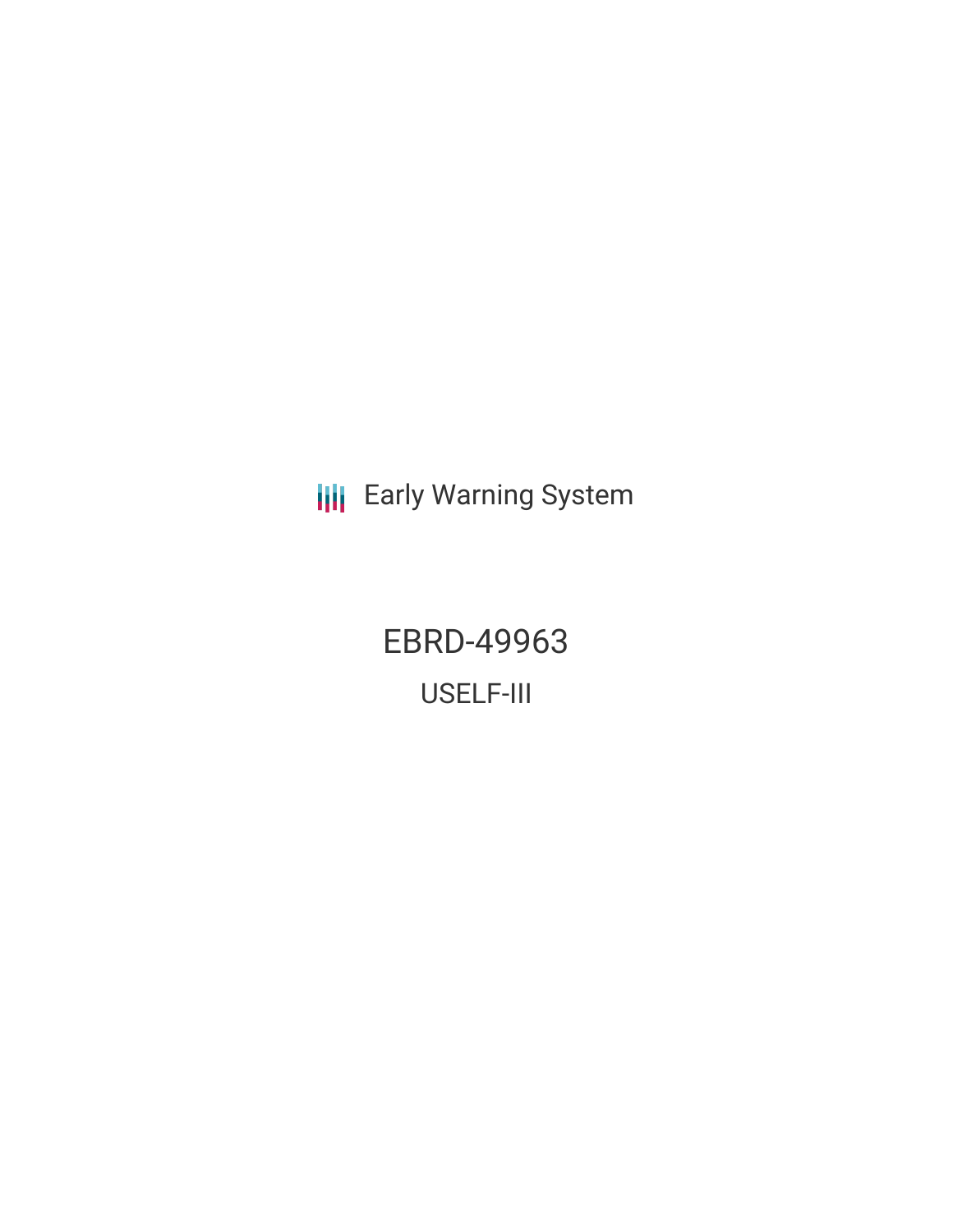

# Early Warning System USELF-III

## **Quick Facts**

| <b>Countries</b>               | Ukraine                                                     |
|--------------------------------|-------------------------------------------------------------|
|                                |                                                             |
| <b>Financial Institutions</b>  | European Bank for Reconstruction and Development (EBRD)     |
| <b>Status</b>                  | Approved                                                    |
| <b>Bank Risk Rating</b>        | U                                                           |
| <b>Voting Date</b>             | 2018-07-18                                                  |
| <b>Borrower</b>                | Small, medium and large private renewable energy developers |
| <b>Sectors</b>                 | Construction, Energy, Hydropower                            |
| <b>Investment Type(s)</b>      | Loan                                                        |
| <b>Investment Amount (USD)</b> | $$291.14$ million                                           |
| <b>Project Cost (USD)</b>      | $$291.14$ million                                           |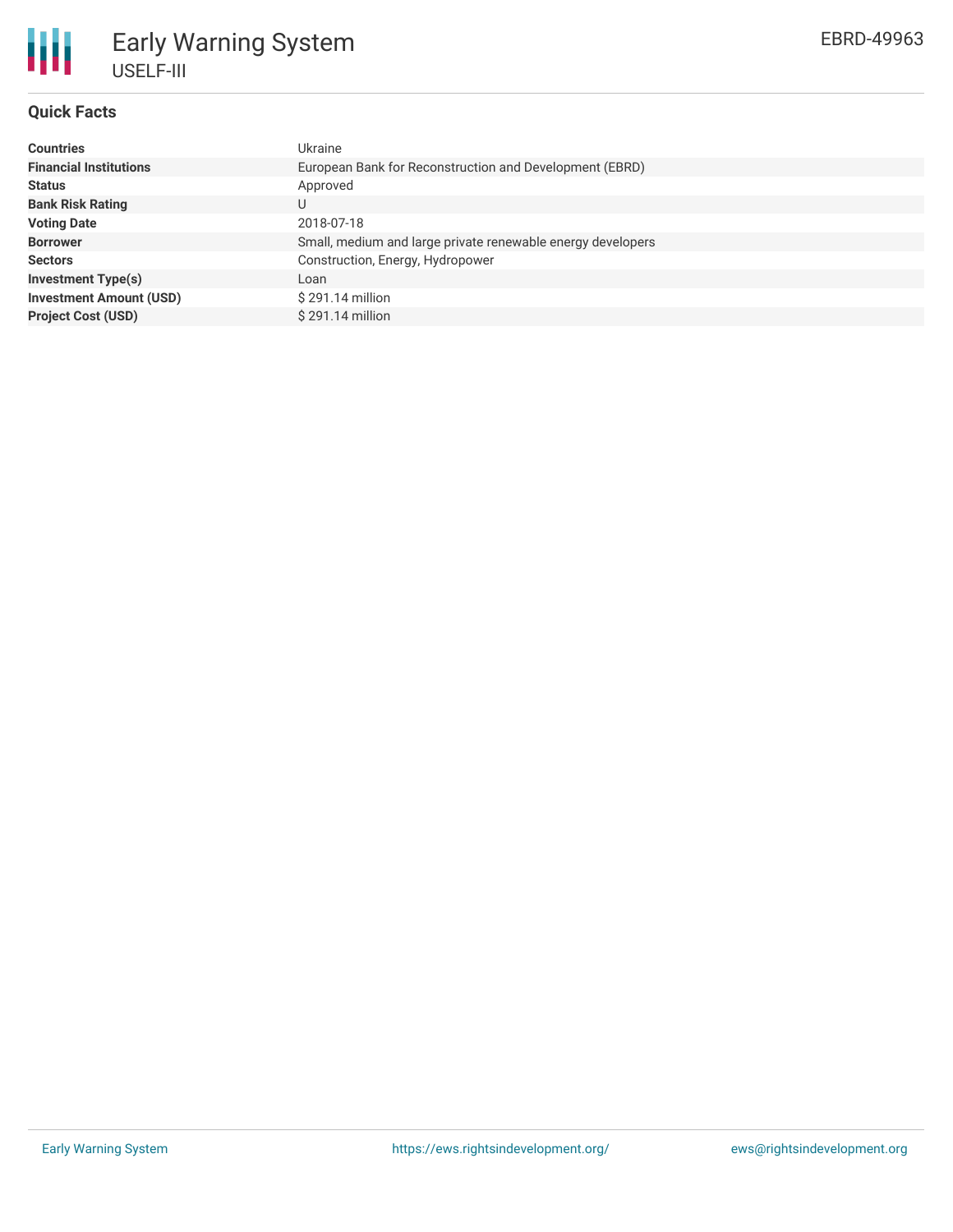

# **Project Description**

According to Bank documents, this project establishes a new lending facility to fund the development and financing of renewable energy projects, including solar, wind, biomass, biogas, and small hydropower.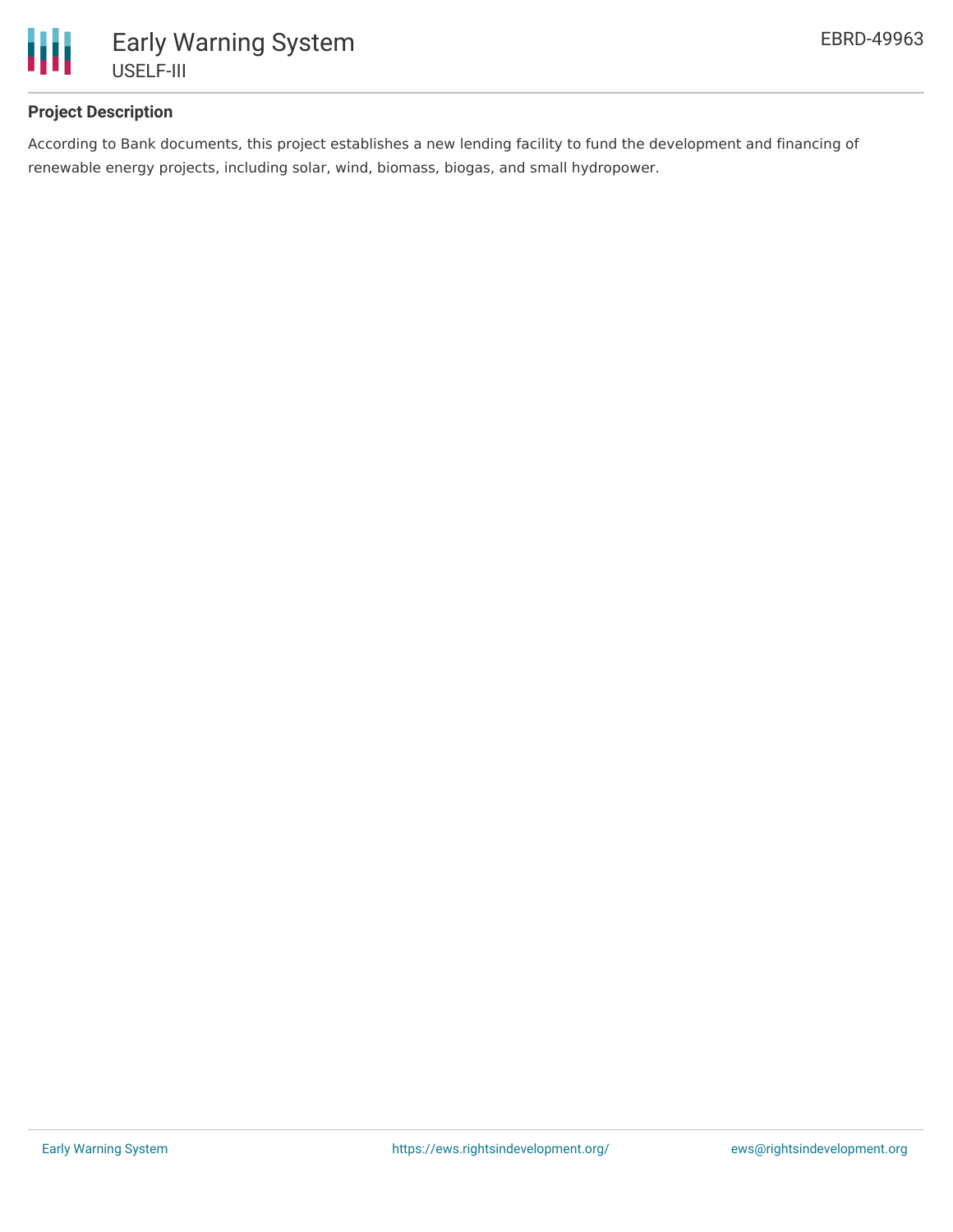

## **Investment Description**

European Bank for Reconstruction and Development (EBRD)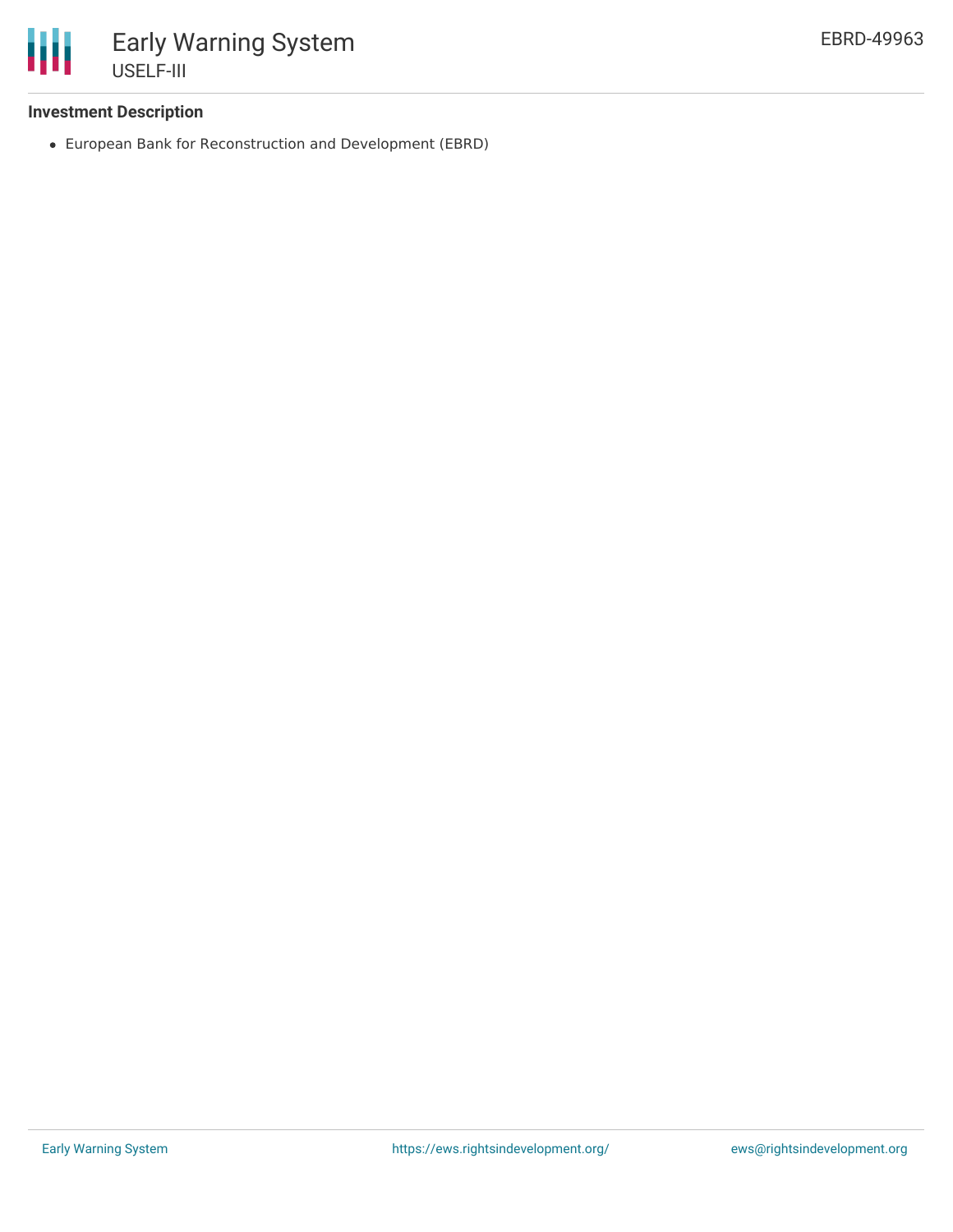# **Contact Information**

No project-specific contacts disclosed at time of writing.

#### **ACCOUNTABILITY MECHANISM OF EBRD**

The Project Complaint Mechanism (PCM) is the independent complaint mechanism and fact-finding body for people who have been or are likely to be adversely affected by an European Bank for Reconstruction and Development (EBRD)-financed project. If you submit a complaint to the PCM, it may assess compliance with EBRD's own policies and procedures to prevent harm to the environment or communities or it may assist you in resolving the problem that led to the complaint through a dialogue with those implementing the project. Additionally, the PCM has the authority to recommend a project be suspended in the event that harm is imminent. You can contact the PCM at pcm@ebrd.com or you can submit a complaint online using an online form, http://www.ebrd.com/eform/pcm/complaint\_form?language=en. You can learn more about the PCM and how to file a complaint at http://www.ebrd.com/work-with-us/project-finance/project-complaint-mechanism.html.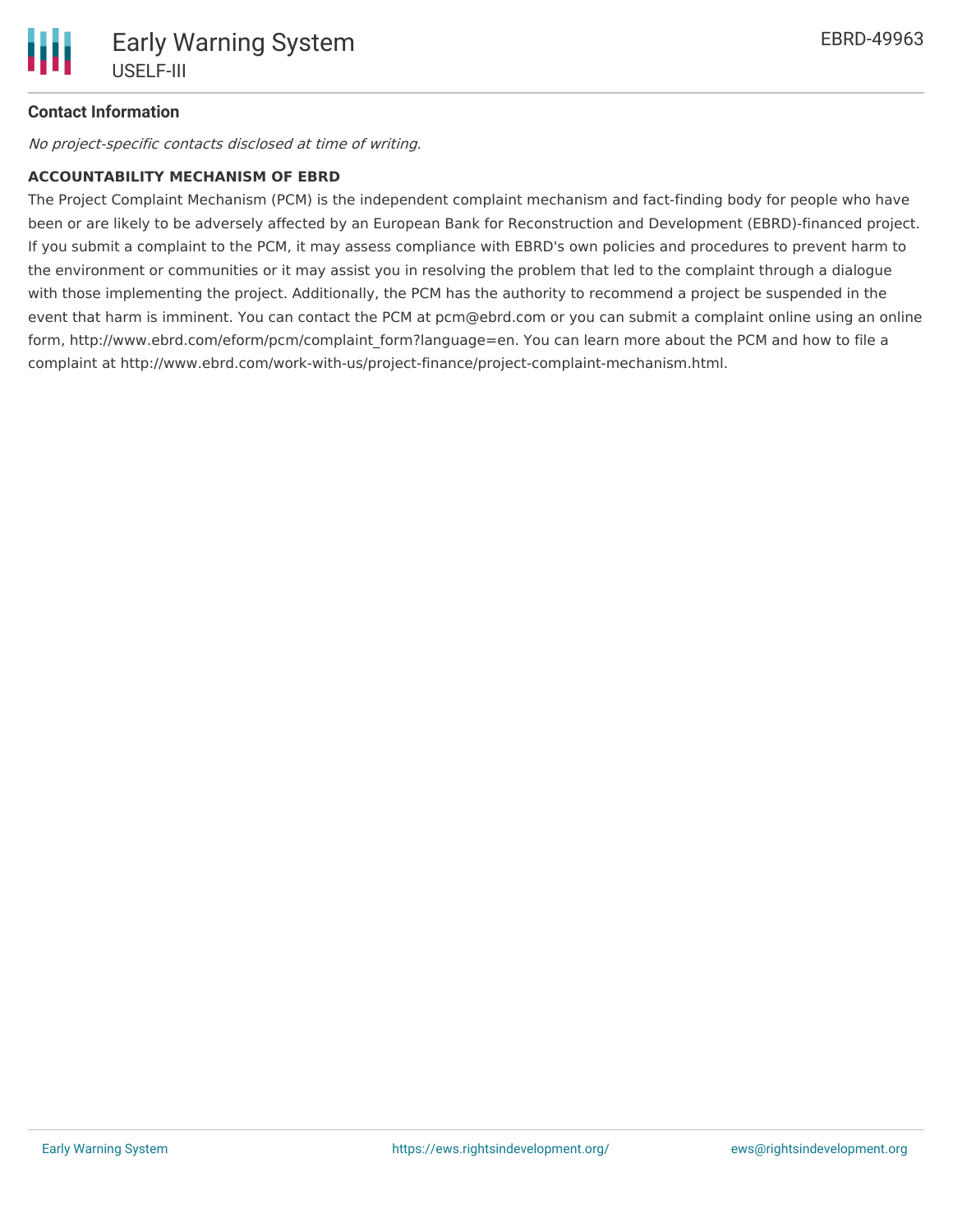

#### **Bank Documents**

• Project Summary Document [\(Ukrainian\)](https://ewsdata.rightsindevelopment.org/files/documents/63/EBRD-49963.pdf) [\[Original](https://www.ebrd.com/cs/Satellite?c=Content&cid=1395275924754&d=&pagename=EBRD%2FContent%2FDownloadDocument) Source]